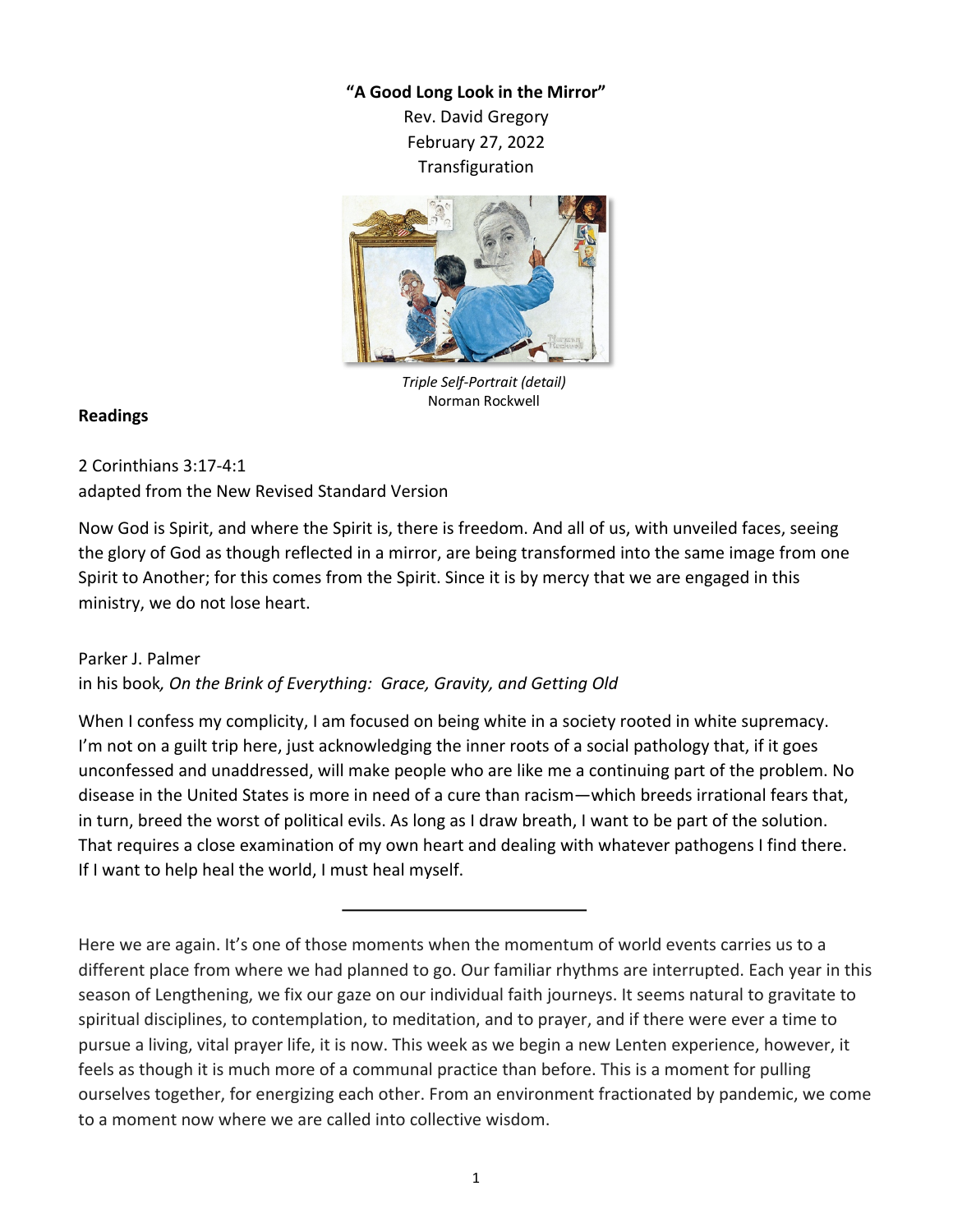We could all see it coming, this war that has commenced in eastern Europe. It has ignited a whole new sense of fear and alarm, and has shaken the order of things in ways we have not seen since the 1940s. And far beyond the brazen violation of one sovereign nation by another, this war brings us to the core question of what it means to be human. To find that out, we really do need each other. In essence, this is what the Community Congregational Church is all about. In times of struggle, in times of joy, in times of happiness or fear, in expressions of bright light or shifting shadow, we are first and foremost a community, a collective energy from which we all draw strength and courage. And if we want to see a model of strength and courage today, it is embodied in the people of Ukraine, and in their leader who refused an invitation to flee so that he could stay in this collective energy. Mr. Zelensky knows that were he to leave, the people of his country would be much more likely to lose heart. And if we learned anything at all the last time there was major war in Europe, we learned of the power of collective resolve expressed by leaders who are realistic but unflinching.

This is a moment for our own collective resolve, a time to ask ourselves what really matters to us. What does it mean to be human in a world like the one we're witnessing today? What pieces of our own tradition are the non-negotiables that keep us connected to one another and to whatever it is that we consider divine? Those of us who place ourselves in the Christian household point to the teachings of Jesus as one of many templates for answering that core question. We are taught: Love your Source, your Creator, with all your heart, soul, mind, and strength, and love your neighbor as you love yourself. Treat others the way you wish to be treated.

It is not love for neighbor that has created this terrible conflict; it is a love of power. And not merely that, but a desire to dominate others in ways that are derisive and demeaning. It is the power of disinformation and the push to get us to disbelieve those things we can see with our own eyes. It is the ideology of control, of brutal patriarchy, aided and abetted at times (I'm afraid) by those who identify themselves as the church. And because of that association, the first thing we need to reach for is a mirror. In the ancient words of the early church, we see the glory of God reflected in ourselves and one another, as if we're using a looking glass to see what's really there. And in seeing the divinity that's there, we are transformed and healed, and ultimately able to transform and heal the world.

The month of February highlights African American history, and as most of you know, I am often moved by the words and work of Parker Palmer, an author and educator, a Quaker activist who weaves together the poets, the artists, and the preachers of this world. In his 2019 book *On the Brink of Everything: Grace, Gravity, and Getting Old*, Palmer asks us to do something that is very difficult. He suggests that we hold a mirror to our social pathologies, and having seen them, to address them and confess them. He reminds us that racism is a disease that breeds irrational fears and political evils. Racism is an expression of a larger culture of "othering," a breeding of distrust of anything or anyone that is different from us, an archetypal darkness that can find its way into the core of every living soul.

The truth is, Vladimir Putin expresses this darkness in ways that are chillingly reminiscent of despotic leaders in the past. He is bent on the revival of the Soviet Empire, but unlike the Soviets, he invites a religious base, and it is this marriage of church and state that makes the situation so very dangerous. The danger exists not only in another part of the world, but in our own part of the world. The same authoritarian structures are trying to express themselves here where we live, and we have to decide what to do about it. The American experiment is in need of a good, long look in the mirror.